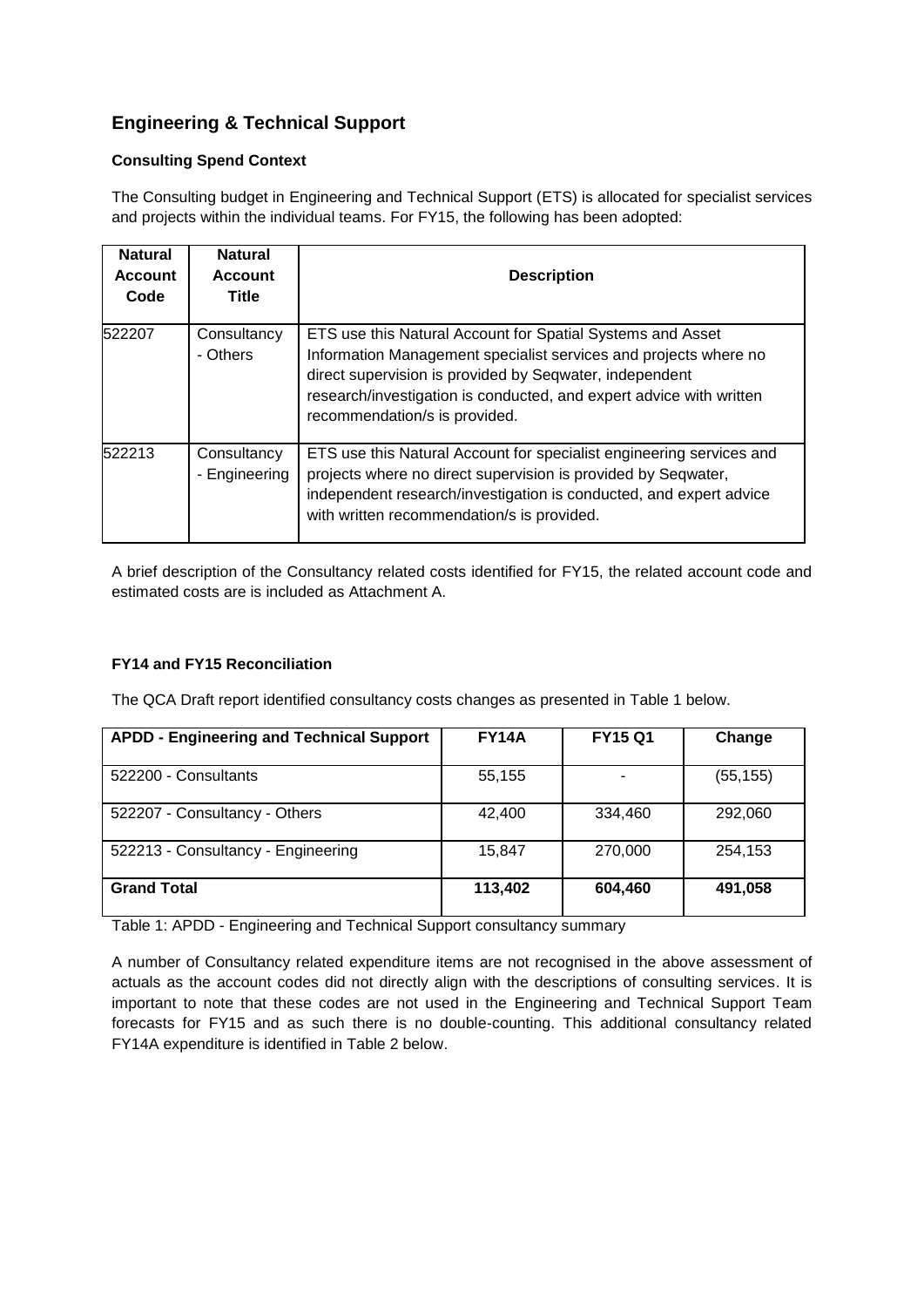| <b>APDD - Engineering and</b><br><b>Technical Support</b> | <b>FY14A</b> | <b>Comment</b>                                                                                                                 |
|-----------------------------------------------------------|--------------|--------------------------------------------------------------------------------------------------------------------------------|
| 522348 - ICT Software<br>Licenses                         | 27,033       | Expenditure is largely related to Spatial Systems Support<br>that is included as Consultancy Other (522207) in FY15<br>Q1.     |
| 522342 - ICT Other<br>Expenses                            | 3,594        | Expenditure associated with Spatial Data Purchases that<br>are included as Consultancy Other (522207) in FY15 Q1               |
| 522065 - Contractor Mtce                                  | 117,682      | Expenditure related to Specialist Spatial Services that are<br>included as Consultancy Other (522207) in FY15 Q1               |
| 522226 - Contract Labour<br>FTE.                          | 99,059       | Expenditure associated with Asset Management<br>Consultancy Works that is included as Consultancy Other<br>(522207) in FY15 Q1 |
| <b>Total Unrecognised FY14A</b>                           | 247,368      |                                                                                                                                |

Table 2: APDD - Engineering and Technical Support unrecognised FY14 actual consultancy related expenditure

The above unrecognised FY14A expenditure must be added to the FY14 actuals to enable a like-forlike comparison. In presenting a like-for-like comparison between FY14A and the FY15 forecast it should be noted that the 522200 – Consultants natural account has not been used in FY15. FY14A expenditure against the 522200 – Consultants natural account was related to 522207 – Consultancy other (specifically Asset Management) and 522213 - Consultancy Engineering and has been budgeted for accordingly in FY15. The revised comparison between FY14A and FY15 Q1 is presented in Table 3.

| <b>Natural Account</b>             | <b>FY14A</b> | <b>FY15 Q1</b> | Change    |
|------------------------------------|--------------|----------------|-----------|
| 522200 - Consultants               | 55,155       |                | (55, 155) |
| 522207 - Consultancy - Others      | 289,768      | 334,460        | 44,692    |
| 522213 - Consultancy - Engineering | 15.847       | 270,000        | 254,153   |
| <b>Revised Total</b>               | 360,770      | 604,460        | 243,690   |

Table 3: APDD - Engineering and Technical Support consultancy summary (like-for-like basis)

When the above expenditure is taken in to account, the actual change in expenditure on total Consultancy related work for FY14 to FY15 Q1 is \$243,690 of which \$44,692 relates to 522207 - Consultancy - Others.

In considering this change it is important to note that the original FY14 budget for the Engineering and Technical Support (ETS) Team was established based on initiatives from the LinkWater Strategic Asset Management, Seqwater Engineering Services and Seqwater Asset Management budgets. When the ETS team was established, between July and September 2013, a review of the budget was undertaken to ensure:

- There were no overlaps
- The work proposed was still prudent and required at that time
- The methodology proposed was the most efficient
- The procurement methodology was still the most efficient in the prevailing market conditions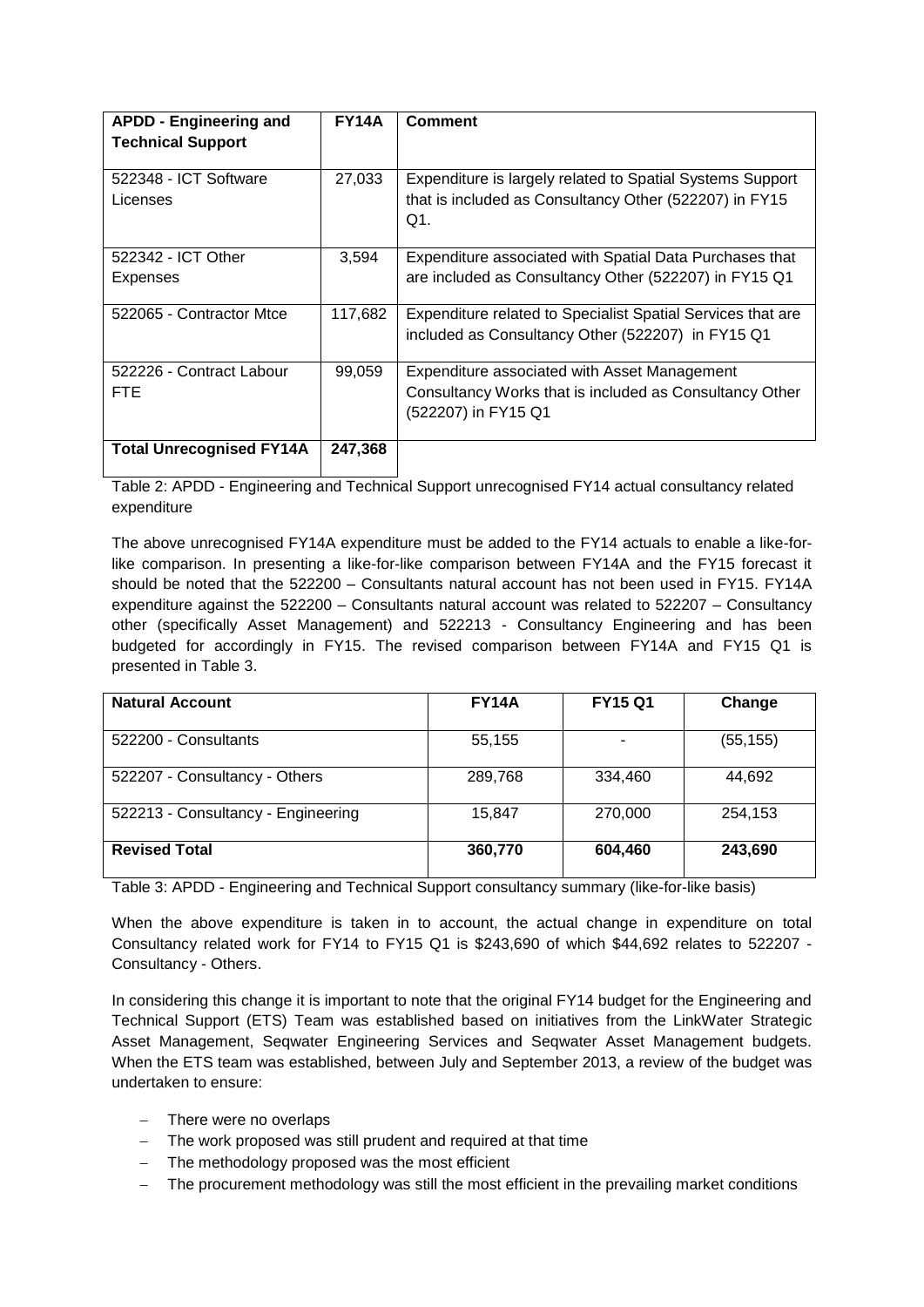Through the review some duplication was eliminated, part of the consultancy budget for engineering services was reduced as the work could be undertaken internally more efficiently, a number of asset information management and Spatial Services (GIS) initiatives, where budgets were based on the initial scoping and establishment work being undertaken by Consultants, were able to be managed and undertaken by internal resources.

A review of procurement exercises was also undertaken which established that, in the prevailing market, the most cost effective means of engaging external resources was through fixed term employment contracts. Having permanent team members directly supervising these resources was also considered to be the most efficient way of delivering the initiatives and ensuring that knowledge is retained within the business. Consequently, rather than using Consultants, fixed term employees were engaged as Contractors (522225 - Contract Labour Non FTE, FY15 forecast \$145,000 and 522203 - Contractor Other, FY15 forecast \$145,000).

The change between FY14A and FY15 Q1 of \$243,690 reflects the work deferred from FY14 to undertake the abovementioned review, specifically asset and spatial (GIS) data and information improvement initiatives.

#### **FY15 Justification**

Attachment A lists Consultancy related projects and services proposed for FY15. The drivers for each item are included as is a brief description of the scope of work proposed and reference document numbers.

#### **Post FY15 Forecast**

Consultancy forecasts beyond FY15 are based on information and service requirements that will be required in order to conduct business. These include:

- Dial-Before-You-Dig (DBYD) Referrals
- GIS Data Purchases
- Assets Standards & Advice Drafting Services
- Purchase of Standards
- Tech One Assets and Maintenance Support
- Consultancy Spatial Technical Support
- Engineering Support

Consultancy forecasts for specific projects beyond FY15 are based on Spatial Systems and Asset Information programs detailed in:

- Seqwater Spatial Improvement Initiative Delivery Plan (D14/84267)
- Asset Information Strategy (D14/23027)

As mentioned above a review of procurement exercises was undertaken in preparing the FY14 budget which established that the most cost effective means of engaging external resources at that time was through fixed term employment contracts and included as 522203– Contractor Other and 522225 – Contract Labour non-FTE.

The intention is to review market conditions as current contract arrangements expire to ensure the most efficient procurement option is adopted. Consequently the resources required to support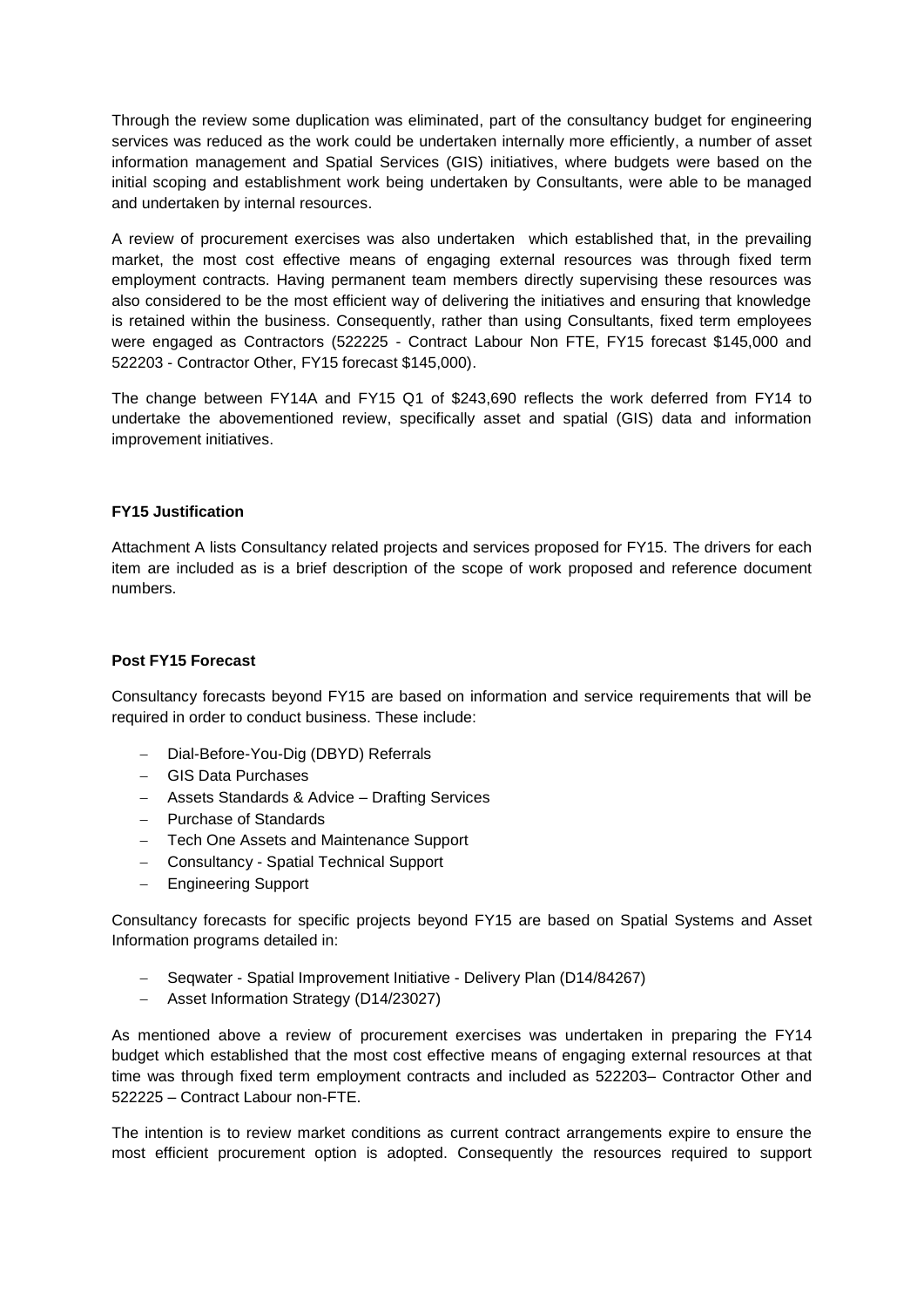programs of work have been included as 522207 - Consultancy - Others in forward years as contract arrangements expire.

Forecast Engineering and Technical Support Team consulting spend is presented below.

| Natural Account (\$ nominal pa)    | <b>FY15 Q1</b> | <b>FY16</b> | <b>FY17</b> | <b>FY28</b> |
|------------------------------------|----------------|-------------|-------------|-------------|
| 522207 - Consultancy - Others      | 334,460        | 342,821     | 351,392     | 461,057     |
| 522213 - Consultancy - Engineering | 270,000        | 535,313     | 863,883     | 1,133,489   |
| <b>Revised Total</b>               | 604,460        | 878,134     | 1,215,275   | 1,594,546   |

Table 4: APDD - Engineering and Technical Support forecast consultancy summary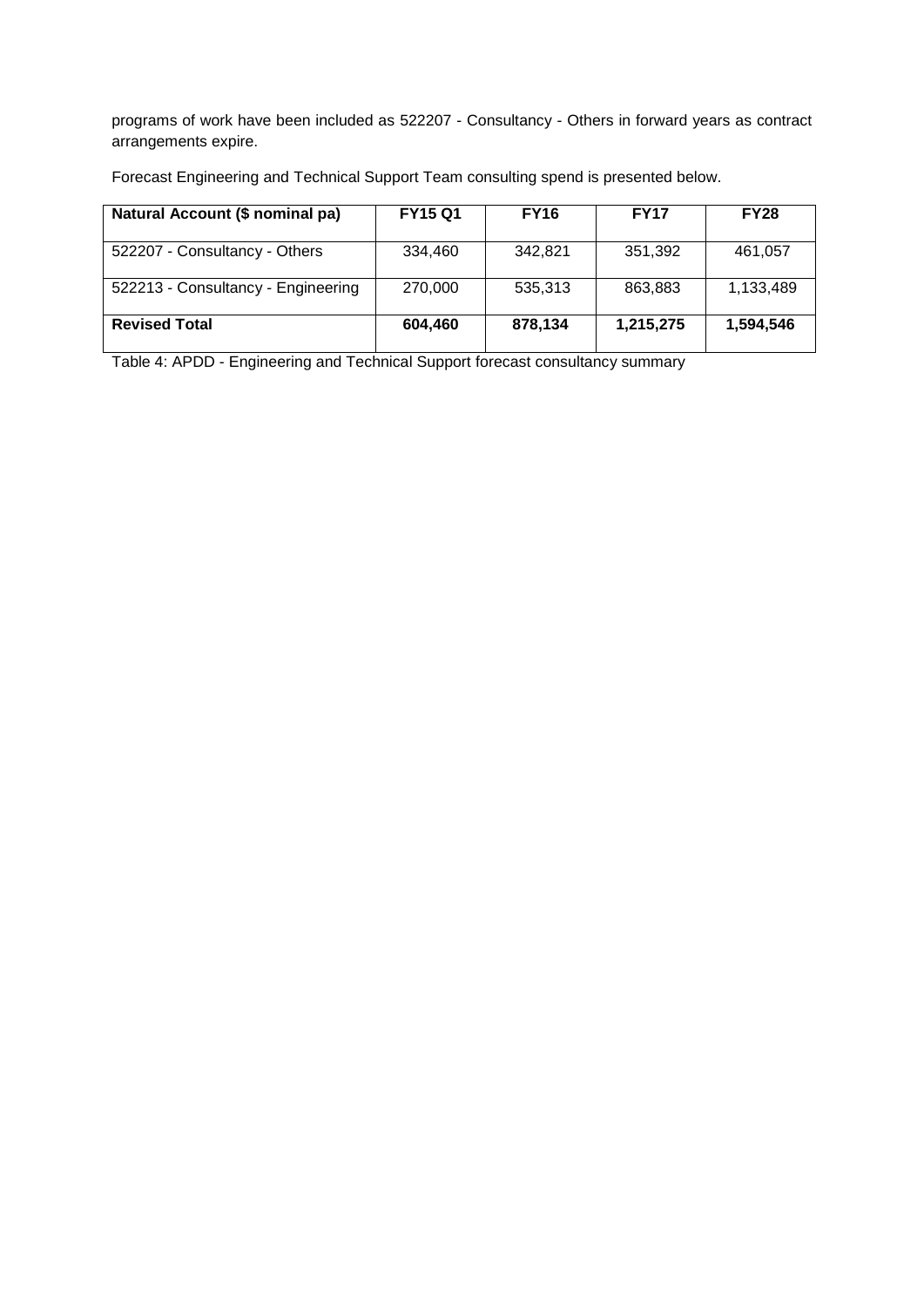# **ATTACHMENT A - ETS Consultancy related costs - FY15 Q1**

| <b>Natural</b><br><b>Account</b><br>Code | <b>Natural</b><br><b>Account</b> | <b>Description</b>                              | <b>Budget</b><br><b>FY15 Q1</b> | <b>Reference</b><br><b>Document</b> | Driver(s)              | <b>Summary</b>                                                                                                                                                                                                                                                                                                                                                                                                                                                                                                                                                                                                                                                                                                                                                                                                                                               |
|------------------------------------------|----------------------------------|-------------------------------------------------|---------------------------------|-------------------------------------|------------------------|--------------------------------------------------------------------------------------------------------------------------------------------------------------------------------------------------------------------------------------------------------------------------------------------------------------------------------------------------------------------------------------------------------------------------------------------------------------------------------------------------------------------------------------------------------------------------------------------------------------------------------------------------------------------------------------------------------------------------------------------------------------------------------------------------------------------------------------------------------------|
| 522207                                   | Consultancy -<br><b>Others</b>   | Tech one Assets and<br>Maintenance Support      | \$45,000                        | <b>Refer TRIM</b><br>D13/83890      | Service,<br>Compliance | The organisation's Technology One Computerised N<br>(CMMS) relies on system specific expertise to config<br>support the management of Seqwater's assets. Althe<br>some skills in system configuration, there are a num<br>undertaken that will require significant and complex<br>based on 24 days of consulting effort to undertake th<br>budget identified in the supporting documentation to<br>efficient delivery.                                                                                                                                                                                                                                                                                                                                                                                                                                       |
| 522207                                   | Consultancy -<br>Engineering     | Consultancy - DBYD<br>Referrals                 | \$6,960                         | <b>Refer TRIM</b><br>D14/8222       | Service                | Dial-Before-You-Dig (DBYD) is a service that provide<br>Seqwater's buried assets, to parties undertaking wor<br>service is currently provided to Seqwater by a third p<br>charges Seqwater \$1.17 for each instance where an<br>our nominated assets. These instances are called D<br>service is to automatically advise third parties of the<br>they are not damaged.                                                                                                                                                                                                                                                                                                                                                                                                                                                                                       |
| 522207                                   | Consultancy -<br><b>Others</b>   | Consultancy - Ground<br><b>Truthing Project</b> | \$130,000                       | Refer TRIM<br>D14/111716            | Service                | The information currently available within the GIS da<br>water buried pipelines has positional inaccuracies are<br>reliable it is.<br>Consultation was undertaken with the land manager<br>and asset planning managers, who expressed their<br>this information will enhance work efficiency and red<br>It has been noted historically some incidents had oc<br>Seqwater was not able to respond effectively due to<br>available.<br>The purpose of this work is to:<br>- Improve location accuracy and attributes of Seqwa<br>valves, and enhance the level of asset protection.<br>- Improve the asset location search capability during<br>accurate mapping for Dial Before You Dig requests,<br>other business activities requiring pipeline location in<br>The change in the budget identified in the supporting<br>on driving more efficient delivery. |

Maintenance Management System gure functionality and reporting to  $\frac{3}{5}$ ough staff within the team do have hber of specific initiatives that are being changes to be made. The allocation is hese changes. The change in the budget into shange in the supportion of FY15Q1 is based on driving more

les the location of assets, including rks. An automated response DBYD party, MipelaGeosolutions, which <sub>1</sub> enquiry is within the buffer distance of  $\overline{O}$  nominate  $\overline{O}$  referrals. The purpose of the location of Seqwater assets so that

ata for raw water and some treated nd little or no metadata to indicate how

ment, asset capability and sustainability interest and confirmed that improving this information will enhance risks and delays.

Frace create area belonger<br>courred on our assets, to which the lack of accurate information

ater underground pipelines and related

g operational incidents, provide improve network management and nformation. g documentation to FY15Q1 is based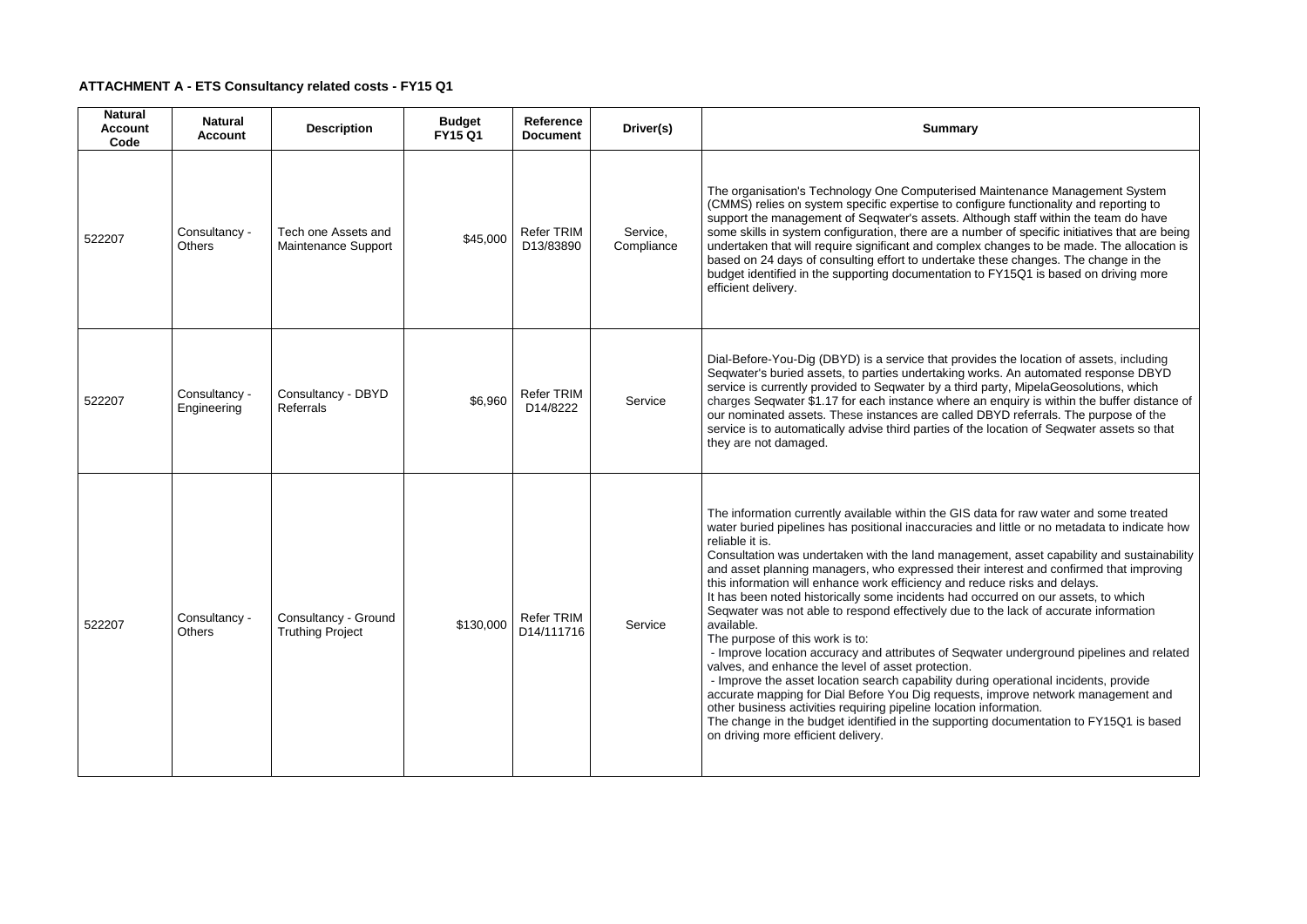| <b>Natural</b><br><b>Account</b><br>Code | <b>Natural</b><br><b>Account</b> | <b>Description</b>                                | <b>Budget</b><br><b>FY15 Q1</b> | <b>Reference</b><br><b>Document</b> | Driver(s) | <b>Summary</b>                                                                                                                                                                                                                                                                                                                                                                                                                                                                                                                                                                                                                                                                                                                                                                                                                                                                                                                                                                                                                                                                           |
|------------------------------------------|----------------------------------|---------------------------------------------------|---------------------------------|-------------------------------------|-----------|------------------------------------------------------------------------------------------------------------------------------------------------------------------------------------------------------------------------------------------------------------------------------------------------------------------------------------------------------------------------------------------------------------------------------------------------------------------------------------------------------------------------------------------------------------------------------------------------------------------------------------------------------------------------------------------------------------------------------------------------------------------------------------------------------------------------------------------------------------------------------------------------------------------------------------------------------------------------------------------------------------------------------------------------------------------------------------------|
| 522207                                   | Consultancy -<br><b>Others</b>   | Consultancy - Spatial<br><b>Technical Support</b> | \$95,000                        | <b>Refer TRIM</b><br>D14/1869       | Service   | Seqwater does not have all the required software, hardware or capability to deliver all its<br>spatial information system needs. Although these specialist services are a fundamental<br>input, it is considered more efficient to procure the services rather than investing in the<br>software, hardware and the development of technical expertise in-house. These service<br>include for, example, raster processing, SQL, Python Scripting and Web Application<br>Development.<br>This initiative supports the Spatial Systems Unit in maintaining applications that are<br>currently used by Seqwater staff during daily activities, such as when assessing potentia<br>asset conflicts, and in emergency situations. The change in the budget identified in the<br>supporting documentation to FY15Q1 is based on driving more efficient delivery.                                                                                                                                                                                                                                |
| 522207                                   | Consultancy -<br>Engineering     | <b>GIS DATA Purchases</b>                         | \$52,500                        | <b>Refer TRIM</b><br>D14/1867       | Service   | Aerial photos, cadastre, contours, property addresses, regional ecosystem and others G<br>data developed by others agencies, but relevant to management of Seqwater assets,<br>requires periodic updates to assist with asset related decisions. This budget has been<br>allocated for the purchase of this information and the estimate is based on:<br>- \$30,000 Spatial Imagery Subscription Program (SISP) - updated high resolution aeria<br>photos for SEQ Queensland yearly.<br>- \$10,000 for 1m contour once per year.<br>- \$7,500 for cadastral (property boundary and easements) data once per year<br>- \$5,000 for property addresses once per year                                                                                                                                                                                                                                                                                                                                                                                                                       |
| 522213                                   | Consultancy -<br>Engineering     | ET: AA - Engineering<br>Support                   | \$70,000                        | <b>Refer TRIM</b><br>D14/6512       | Service   | Timely and accurate advice is required to ensure quality and consistency in the delivery<br>the Seqwater capital program and generally, where this specialist advice is required for<br>project, it is included in project budgets. There are however some areas, not specifically<br>related to projects, that are highly specialised and not covered within the skill set of the<br>EAA team, for which external advice or verification is sought. These specialist services<br>largely relate to management of assets post-delivery and are often a component of the<br>overall analysis and/or advice provided by the EAA unit. They include:<br>- Cathodic protection<br>- Geotechnical analysis<br>- Landslide and slope stability studies<br>Further, when Third Party works are to be constructed near Seqwater assets, it is<br>sometimes necessary to obtain an expert opinion on the effect of those works on the<br>associated Seqwater asset. The change in the budget identified in the supporting<br>documentation to FY15Q1 is based on driving more efficient delivery. |

ardware or capability to deliver all its al expertise in-house. These services in Scripting and Web Application

maintaining applications that are es, such as when assessing potential hange in the budget identified in the support the trager or FITHTLE

es, regional ecosystem and others GIS data develops and the survey of the management of Seqwater assets, d decisions. This budget has been e estimate is based on:  $SISP$ ) – updated high resolution aerial

ality and consistency in the delivery of the Second program and generally where the general program and generally set nowever some areas, not specifically ot covered within the skill set of the *o*<br>unit. They include: